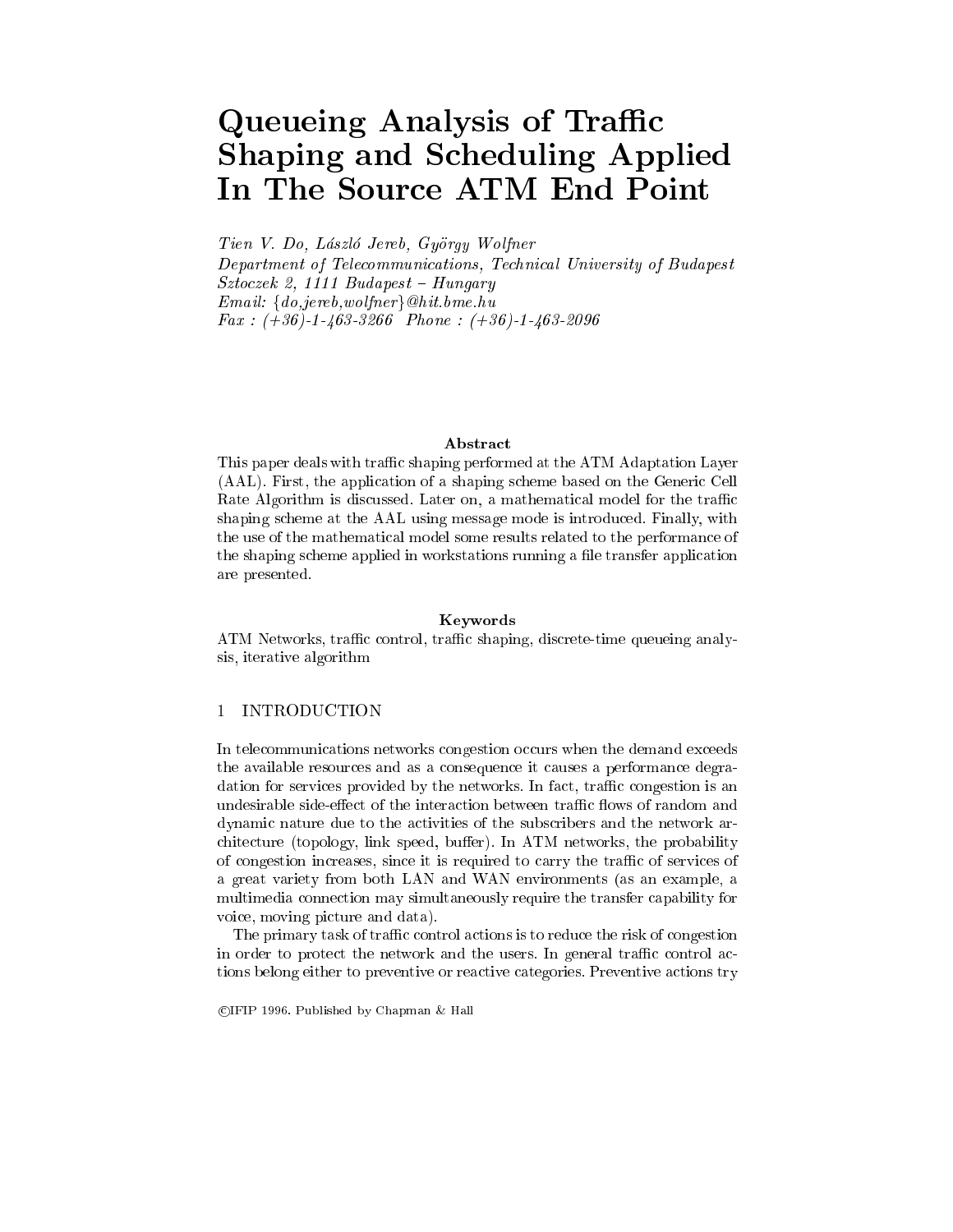to avoid congestion by taking appropriate actions before occurrence thereof. Reactive congestion control means that the network takes actions only in case congestion occurs.

This paper deals with traffic shaping  $-$  a preventive traffic control scheme - in a source ATM end point. The motivations for traffic shaping can be explained as follows. At the source end point the higher-layer protocols or native ATM API (Application Program Interface) can pass data to the AAL for transmission across ATM networks in two ways: message mode and stream mode (ITU-T I.362 1992). In the stream mode, the AAL sends cells as soon as payloads are filled. In the message mode, the AAL accepts an entire packet from a higher-layer protocol and segments it into payloads before forwarding any cells into the networks. In the message mode, large packets used by some applications (e.g. bulk data transfer) may introduce a cell flow of "uncontrolled" large bursts into the network, which may increase the cell loss probability. For an example, the case of a file transfer application can be mentioned where the host of the file server application is connected by a high speed link while the client host is connected by a low speed link to the ATM network. In this case if the submission of cells is not controlled properly severe cell loss can happen.

The second reason behind traffic shaping is the policing function enforced by the ATM network at its entry. The policing function will discard cells if the characteristics of a cell flow are not conforming to the values specified during the connection set-up phase. Until now, only a leaky bucket like Generic Cell Rate Algorithm (GCRA) has been proposed by the standardization bodies (ITU-T, the ATM Forum) for policing the peak and/or sustainable cell rate at the network entrance UNI (User-Network Interface) point.

The use of a GCRA-based traffic shaping in a CPE (Customer Premises Equipment) was proposed (Ajmone *et al.* 1995b) to ensure that the traffic generated by the source is conforming to the Connection Traffic Descriptor and associated parameter values that were negotiated with the public network. Some advantages of a GCRA-based traffic shaping scheme can be emphasized that it increases the efficiency of statistical multiplexing, decreases the cell discarding probability of the submitted cell stream in the network and since only complete data packets are sent, it reduces the need for retransmission (Ajmone *et al.* 1995a, Ajmone *et al.* 1995b). Futhermore, the benefit of the GCRA-based traffic shaping on the throughput of TCP in ATM networks is studied in the paper of (Ajmone et al. 1996).

The paper presents a discrete-time queueing model for the GCRA-based traffic shaping scheme at the source end point. The iterative analysis approach is similar to the one presented in (Tran-Gia et al. 1988) for a model of a multiplexer in packet switching networks. Recently, after the course of this work the authors have learned that Patel and Biskidian (Patel *et al.* 1996) followed similar approach from technical point of view, but their performance analysis was performed by simulation.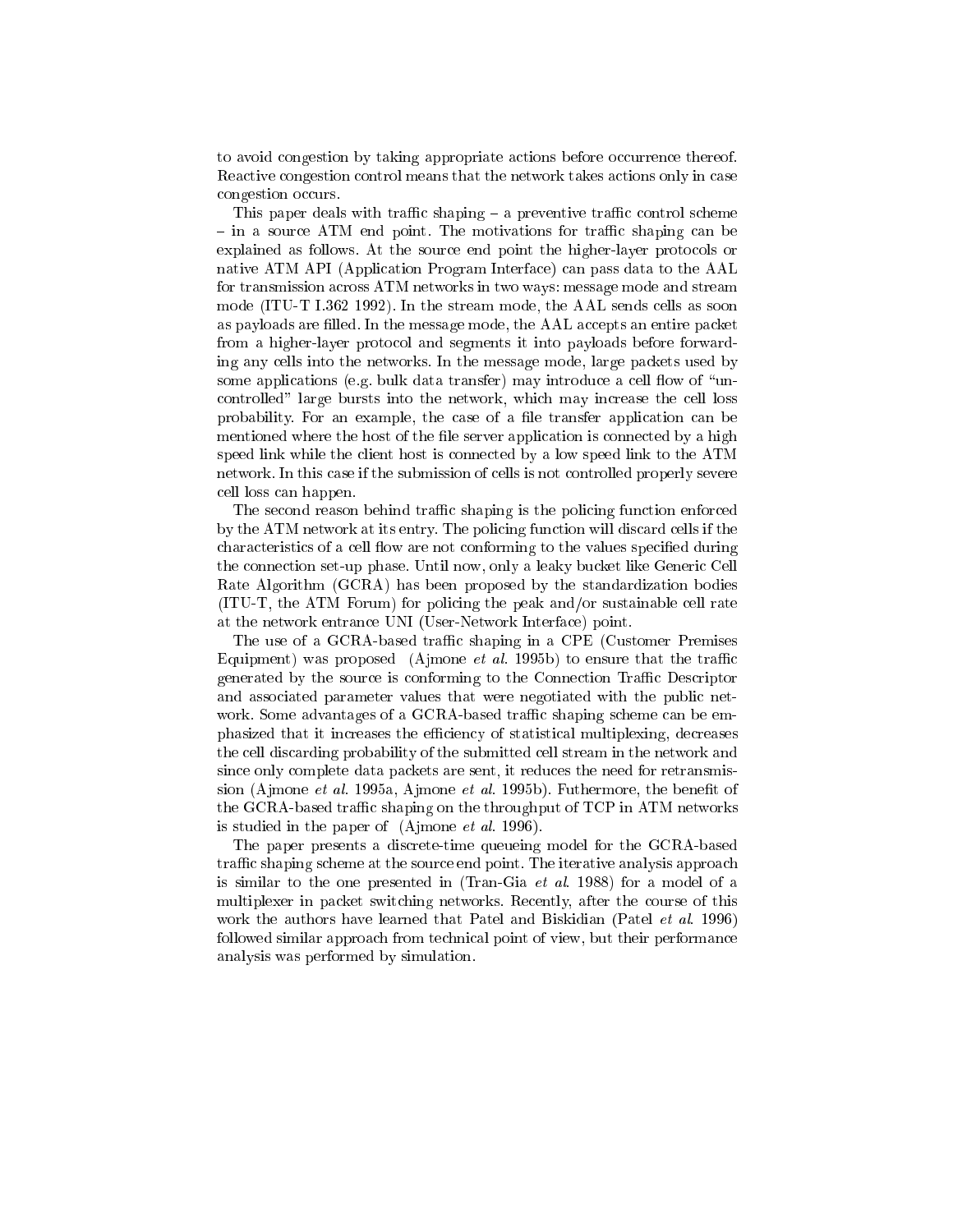The rest of the paper is organized as follows. In the next two sections, the GCRA-based traffic shaping algorithm and traffic shaper are described. Section 4 presents a discrete-time queueing model for the GCRA-based traffic shaping scheme. Based on a mathematical analysis the performance measures of the GCRA-based traffic shaping algorithm can be derived. Then, we illustrate the application of the shaping algorithm with some performance results of the shaping scheme and finally the paper is concluded.

#### 2 TRAFFIC SHAPER IN THE SOURCE END POINT

The architecture of the traffic shaper proposed in (Ajmone *et al.* 1995a) is depicted in Figure 1. Messages from higher layer or the applications are directed to the segmentation process in the AAL layer. The cells whose allowed transmission time does not expire are forced to wait in the buffer before submission to the ATM layer. Messages finding no room in the shaping buffer at the arrival instant for all of their cells are lost.



Figure 1 Traffic Shaper

#### 3 TRAFFIC SHAPING ALGORITHM

A GCRA based shaping algorithm depicted in Figure 2 has two key parameters: the first one,  $T$  denotes the time increment of the algorithm, while the second one,  $\tau$  defines the allowed burst length. In the original Generic Cell Rate Algorithm  $1/T$  is the peak cell rate,  $\tau$  denotes CDV (Cell Delay Variation) tolerance.

Cell  $C_i$  is tagged with the allowed transmission time  $T t_i$ . The allowed transmission time of a generic cell  $C_i$  is the time at which  $C_i$  is eligible for transmission and it is calculated given the theoretical arrival time  $TAT_i$  and the actual arrival time  $Ta_i$  of cell  $C_i$  (Ajmone et al. 1995a), where  $TAT_i$  is defined as the reference point for the algorithm to control the scheduling of cell  $C_i$ .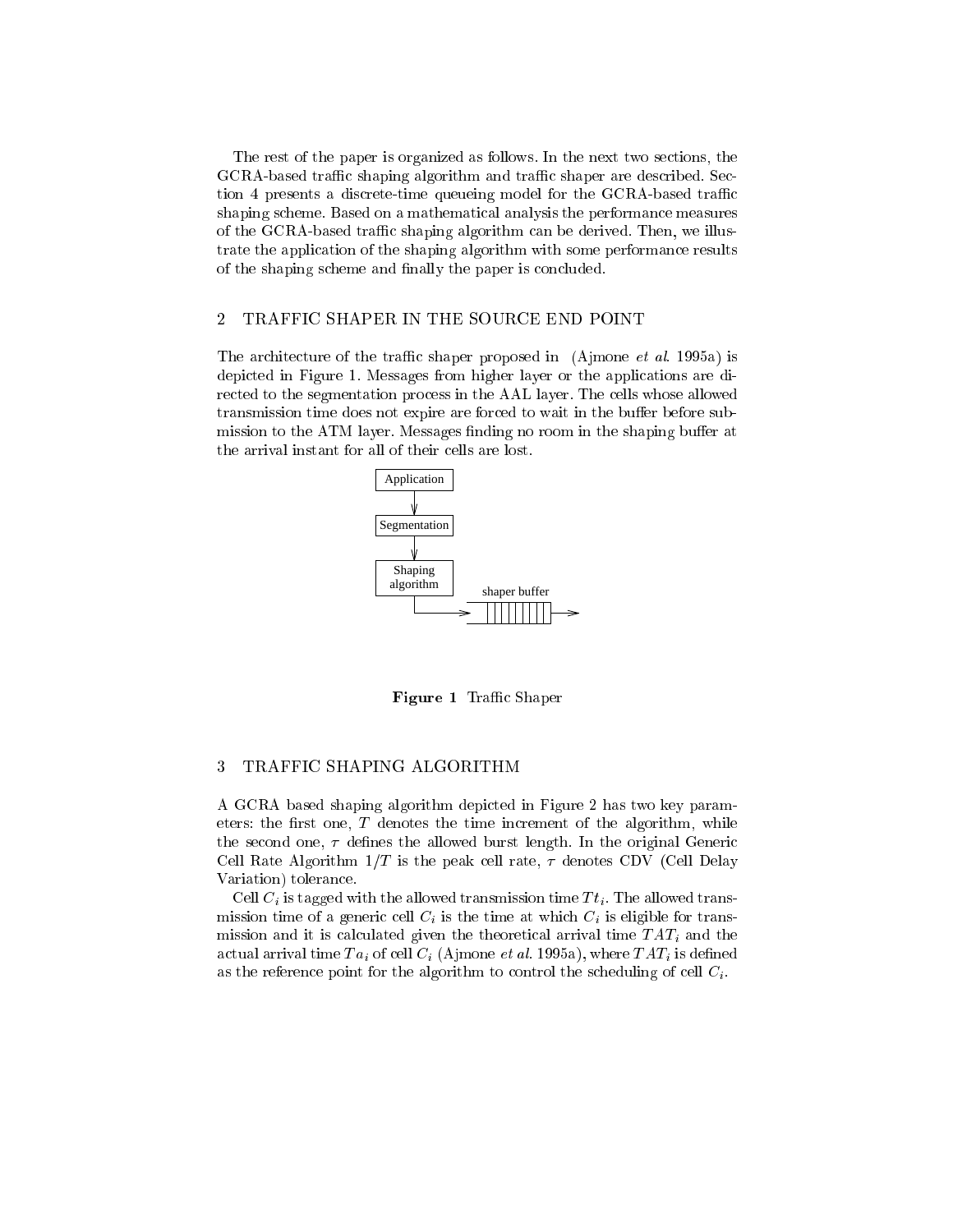

Figure 2 Shaping algorithm

From this description one can easily conclude that the allowed peak cell rate is  $\overline{T}$ .

# 4 MATHEMATICAL ANALYSIS

In this Section an algorithm is derived for determining the performance measures of the shaper such as the message loss probability, as well as the cell and message so journ times in the buffer. The time is discretized into slots of a cell duration, which corresponds with ATM environments. The time unit is exactly the length of cell duration. The parameters of the shaper and message interarrival times are scaled according to the time unit.

#### 4.1 Basic notations

Let us introduce the following notations:

- $\bullet$  B: the size of the shaping buffer, in fact it is the buffer found in the network interface cards which is used for buffering cells after the segmentation,
- $\bullet$   $Ta^{(n)}$ ; the arrival time of message n,
- $A_n = Ta^{(n)} Ta^{(n-1)}$ : the interarrival time between the  $(n-1)$ th and nth message,
- $a_n(k) = Pr{A_n = k}$ : the distribution of the discrete-valued random variable  $A_n$ . Without loss of generality suppose that  $a_n(k) = a(k)$   $\forall n$  which means that the interarrival times  $A_n$  between messages are identically distributed,
- $\bullet$   $X_n$ : the batch size (number of cells) of message n,
- $x_n(m) = Pr{X_n = m} = x(m)$   $\forall n$ : the distribution of the discrete-valued random variable  $X_n$ . Similarly to the interarrival time, the message lengths are also supposed to be identically distributed. In this paper only such cases are considered, where the length of messages are upper bounded by the shaping buffer size  $(X_n \leq B)$ ,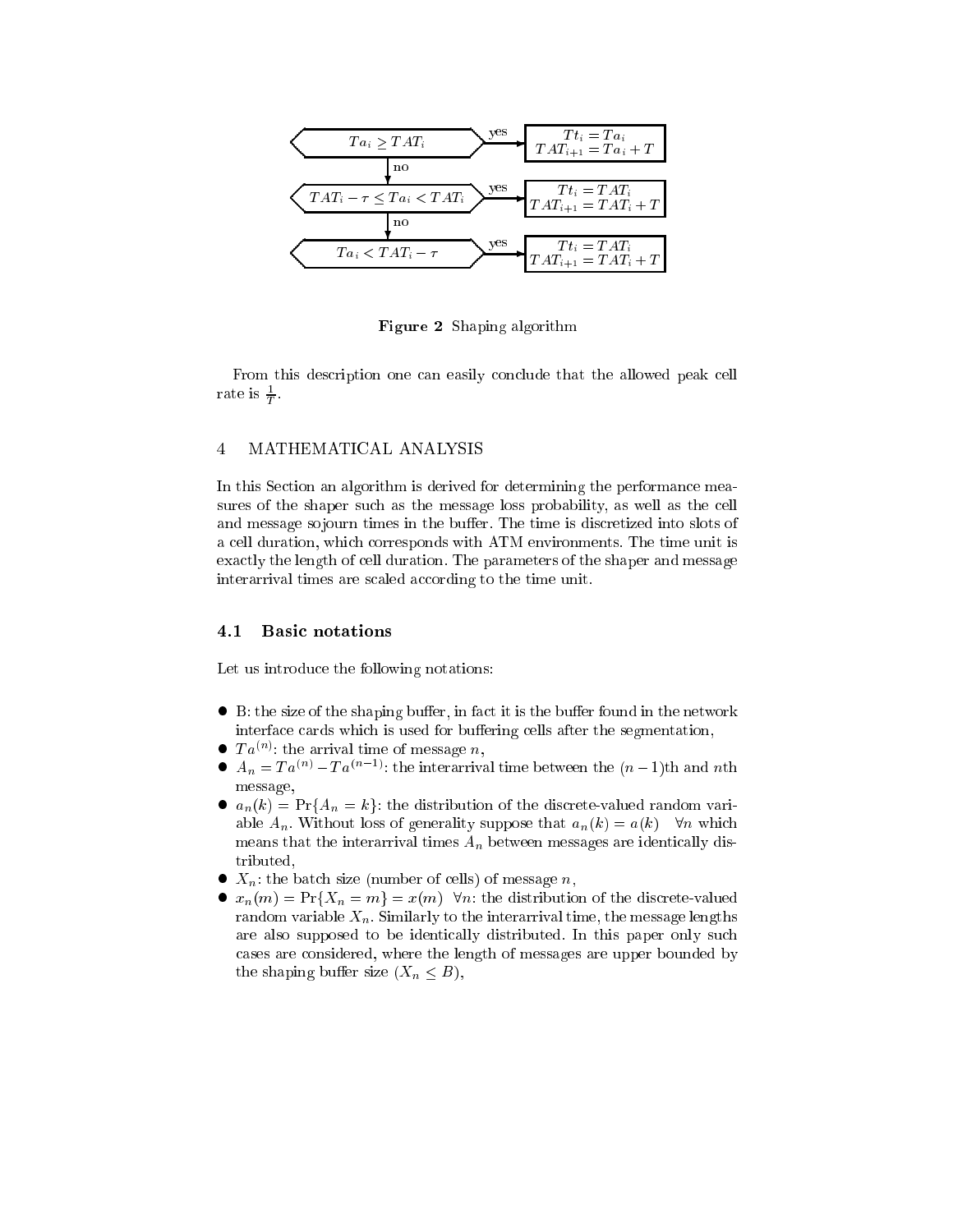$\bullet$   $Z(t)$ : the difference between the value of TAT and the current time t in the shaper:

$$
Z(t) = \max(TAT(t) - t, 0).
$$

 $\bullet$   $Z_n^-$ : the value of  $Z(t)$  in slots just before the arrival instant of message n:

$$
Z_n^- = \max(TAT^{(BOM_n)} - Ta^{(n)}, 0),
$$

where  $TAT^{(BOM_n)}$  is the theoretical arrival time of the BOM (Begin Of Message) cell of message  $n$ ,

 $\bullet$   $Z_n^+$ : the value of  $Z(t)$  in slots just after the arrival instant of message n:

$$
Z_n^+ = \max(TAT^{(BOM_{n+1})} - Ta^{(n)}, 0),
$$

where  $TAT^{(BOM_{n+1})}$  is the value of TAT at  $Ta^{(n)}$  after performing the shaping algorithm on the EOM (End Of Message) cell of message  $n$ , i.e.  $TAT^{(BOM_{n+1})}$  is the theoretical arrival time of the BOM cell of the message following message  $n$ ,

- $\bullet$   $C(t)$ : the number of cells in the buffer at time t,
- $\bullet$   $L(t)$ : the number of cells in the buffer, whose allowed transmission time is less than  $t$ , or equal to  $t$ ,
- $\bullet$  W(t) the number of cells in the buffer, whose allowed transmission time is greater than t,
- $\bullet$   $C_n^+$ ,  $C_n^-$ ,  $L_n^+$ ,  $L_n^-$ ,  $W_n^+$ , and  $W_n^-$ : the values of  $C(t)$ ,  $L(t)$ , and  $W(t)$  just before and after the arrival instant of message  $n$ , respectively.

According to the definitions stated above,  $Z(t)$  decreases by one in each slot between two arrival instants of two arbitrary messages until it reaches zero. Consequently, the following relation can be easily set up between  $Z_{n+1}^$ and  $Z_n^+$ :

$$
Z_{n+1}^{-} = \max(Z_n^+ - A_{n+1}, 0). \tag{1}
$$

On the basis of the definition of  $C(t)$ ,  $L(t)$ , and  $W(t)$ , the following equality can be also obtained:

$$
C(t) = W(t) + L(t). \tag{2}
$$

If there are some cells waiting in the buffer at time  $t$ , the number of slots to the  $TAT$  of the EOM cell of the latest message accepted before  $t$  can be expressed as  $Z(t) - T$  and the number of slots to the allowed transmission time is  $Z(t) - T - \tau$ . Provided that at slot t there are  $W(t) = k$  cells waiting in the buffer whose allowed transmission time has not expired, the number of slots to the allowed transmission time of the first cell of them in the buffer can be derived as  $Z(t) - k \cdot T - \tau$  and the following inequality holds:

$$
0 \le Z(t) - k \cdot T - \tau < T,\tag{3}
$$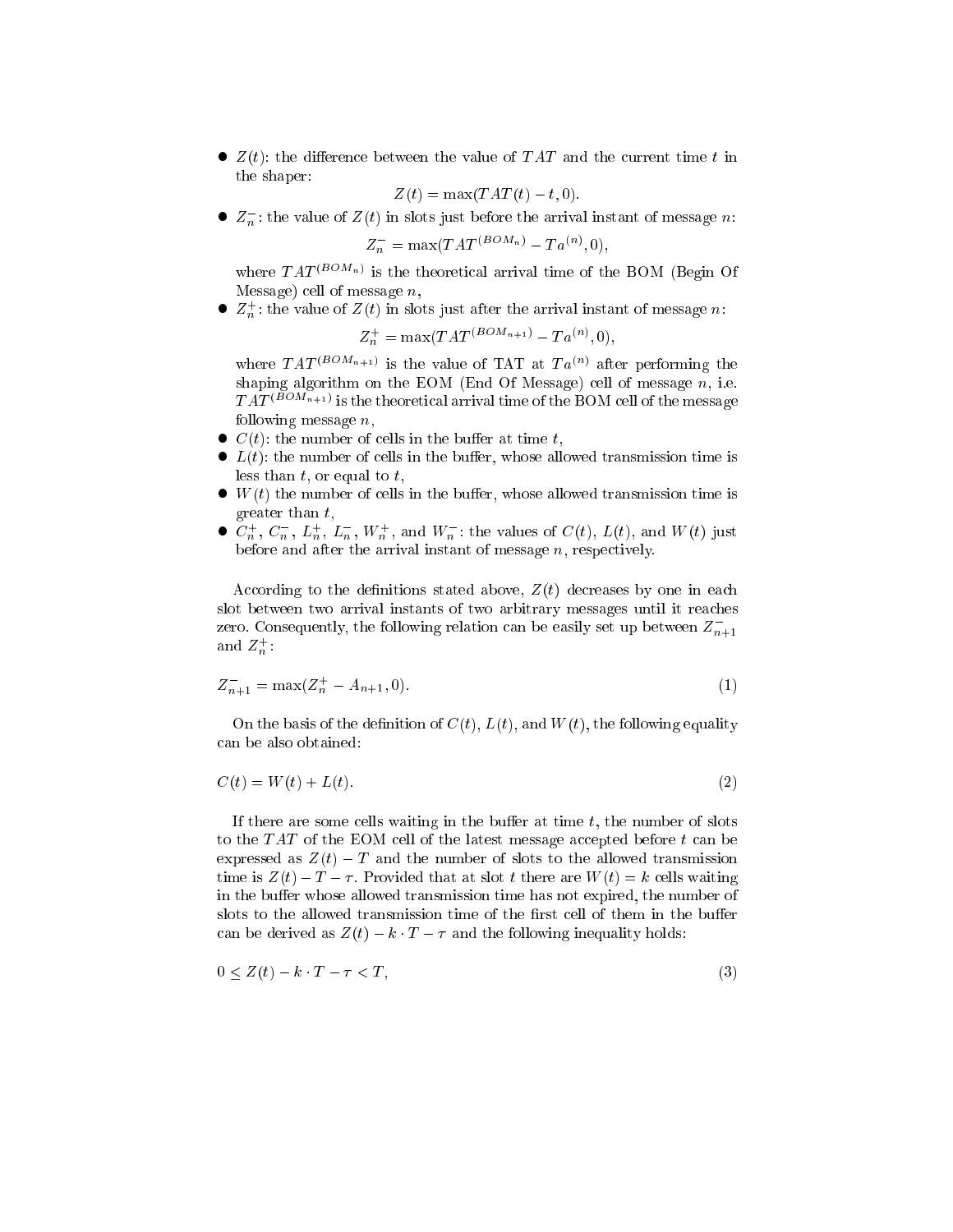and therefore  $W(t)$  can be expressed as:

$$
W(t) = \left\lfloor \frac{\max(Z(t) - \tau, 0)}{T} \right\rfloor \tag{4}
$$

where  $|r|$  denotes the largest integer number which is not larger than r.

In case  $\tau$  < T, the allowed transmission time of maximum one cell can expire at any slot, thus it can be forwarded immediately and  $\forall t : L(t) = 0$ . In case  $\tau > T$  there may be more than one cell waiting in the buffer. It may be caused either (i) by the messages arrived later than  $TAT - \tau$  or (ii) by those cells whose allowed transmission time has expired but they are not allowed to enter the network because of the cells standing ahead due to (i) or (ii). In the sequel cases  $\tau < T$  and  $\tau \geq T$  will be distinguished.

# 4.2 Case A:  $\tau < T$

#### (a) Basic equations

In this case the number of cells waiting in the buffer at time  $t$  can be directly obtained from  $Z(t)$ , thus, the state evolution of the shaper at the arrival instants can be described by the distribution of  $Z(t)$  just before and after the arrival instant of message  $n$ . Let us introduce the following notations:

$$
z_n^-(i) = \Pr\{Z_n^- = i\},
$$
  

$$
z_n^+(j) = \Pr\{Z_n^+ = j\}.
$$

Using Equation (3) the evolution from  $Z_n^-$  to  $Z_n^+$  can be expressed as follows:

$$
Z_n^+ = \begin{cases} Z_n^- + X_n \cdot T & \text{if } Z_n^- + X_n \cdot T < (B+1) \cdot T + \tau, \\ Z_n^- & \text{if } Z_n^- + X_n \cdot T \ge (B+1) \cdot T + \tau. \end{cases} \tag{5}
$$

Applying the rule of total probability, one can obtain  $z_n^{+}(k)$  in the following form:

$$
z_n^+(k) = \sum_{j=1}^{\lfloor \frac{k}{T} \rfloor} z_n^-(k - jT) \cdot x_n(j) + z_n^-(k) \sum_{j=b(k)+1}^B x_n(j), \tag{6}
$$

where  $k = 0, \dots, (B + 1) \cdot T + \tau - 1$ , and

$$
b(k) = \left\lfloor \frac{(B+1) \cdot T + \tau - 1 - k}{T} \right\rfloor
$$

describes the number of free slots for cells in the buffer.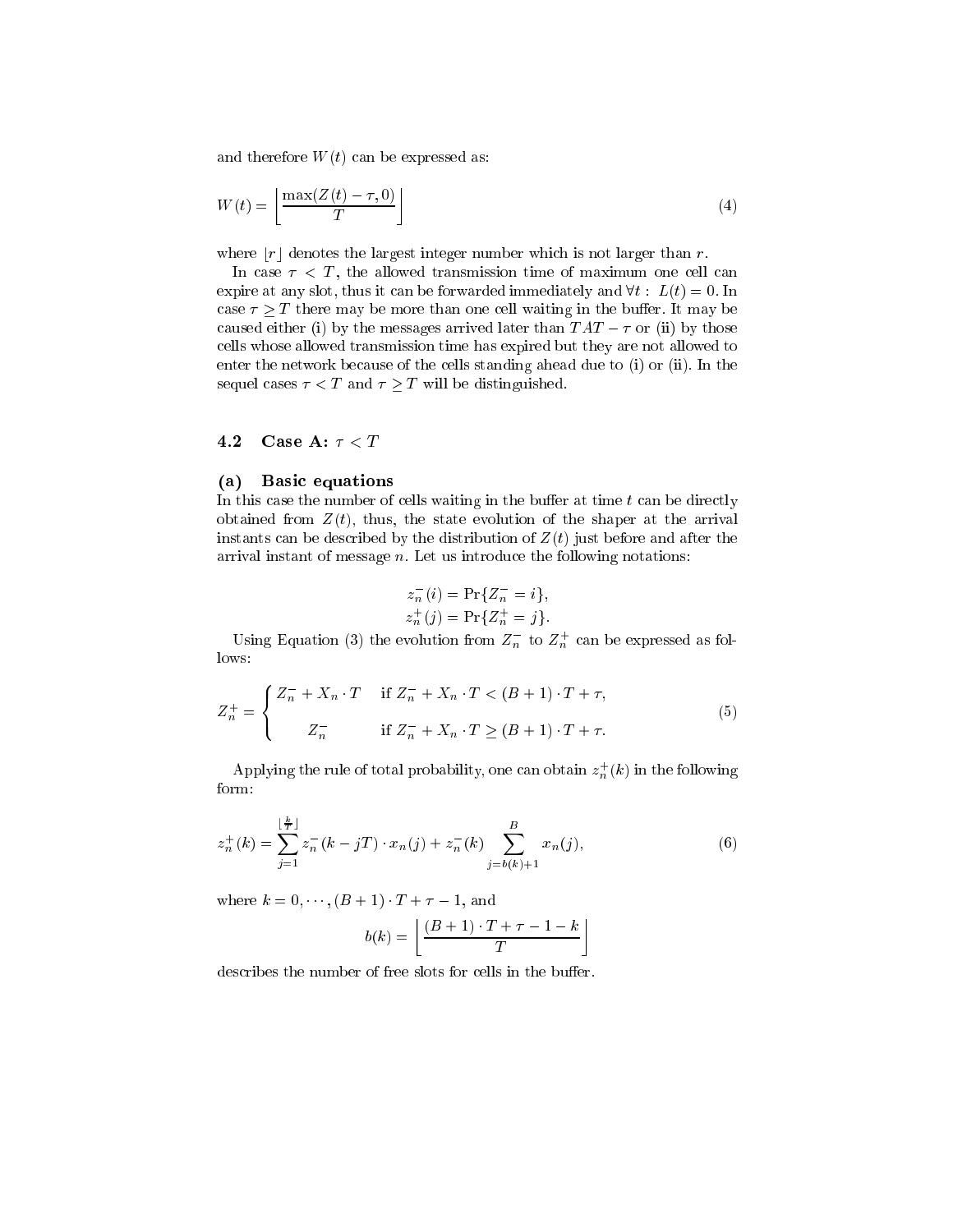From (1)  $z_{n+1}^{-}(k)$  can be expressed as:

$$
z_{n+1}^{-}(k) = \pi_0(z_n^{+}(k) * a_{n+1}(-k)),
$$
\n(7)

where  $\pi_0(f(k))$  denotes the following operation on the distribution  $f(k)$ :

$$
\pi_0(f(k)) = \begin{cases} 0 & k < 0, \\ \sum_{i=-\infty}^{0} f(i) & k = 0, \\ f(k) & k > 0 \end{cases}
$$

and \* denotes the discrete convolution operation.

The equilibrium state distributions  $z^-(k)$  and  $z^+(k)$  can be obtained by using iteratively equations (6) and (7):

$$
z^{-}(k) = \lim_{n \to \infty} z_n^{-}(k), \text{ and } z^{+}(l) = \lim_{n \to \infty} z_n^{+}(l). \tag{8}
$$

# (b) Performance measures

The performance measures can be obtained by using the equilibrium distribution  $z^-(k)$ .

Taking into account the condition in (5), the message blocking probability expressed as follows:

$$
P_{BM} = \sum_{k=0}^{(B+1)\cdot T + \tau - 1} z^{-}(k) \cdot \Pr{\text{message blocked } | Z^{-} = k}
$$
  
= 
$$
\sum_{k=0}^{(B+1)\cdot T + \tau - 1} z^{-}(k) \sum_{j=b(k)+1}^{B} x(j),
$$
 (9)

The delay of the *i*th cell of an arriving message finding  $Z(t) = k$  just before the arrival instant can be derived in the following way:

$$
cd(i,k) = max(k + (i - 1) \cdot T - \tau, 0).
$$
\n(10)

Using this result the mean cell delay can be calculated as:

$$
MCDT = \frac{\sum_{k=0}^{(B+1)\cdot T + \tau - 1} z^{-}(k) \sum_{j=1}^{b(k)} x(j) \cdot \sum_{i=1}^{j} cd(i,k)}{\sum_{k=0}^{(B+1)\cdot T + \tau - 1} z^{-}(k) \sum_{j=1}^{b(k)} x(j) \cdot j}.
$$
\n(11)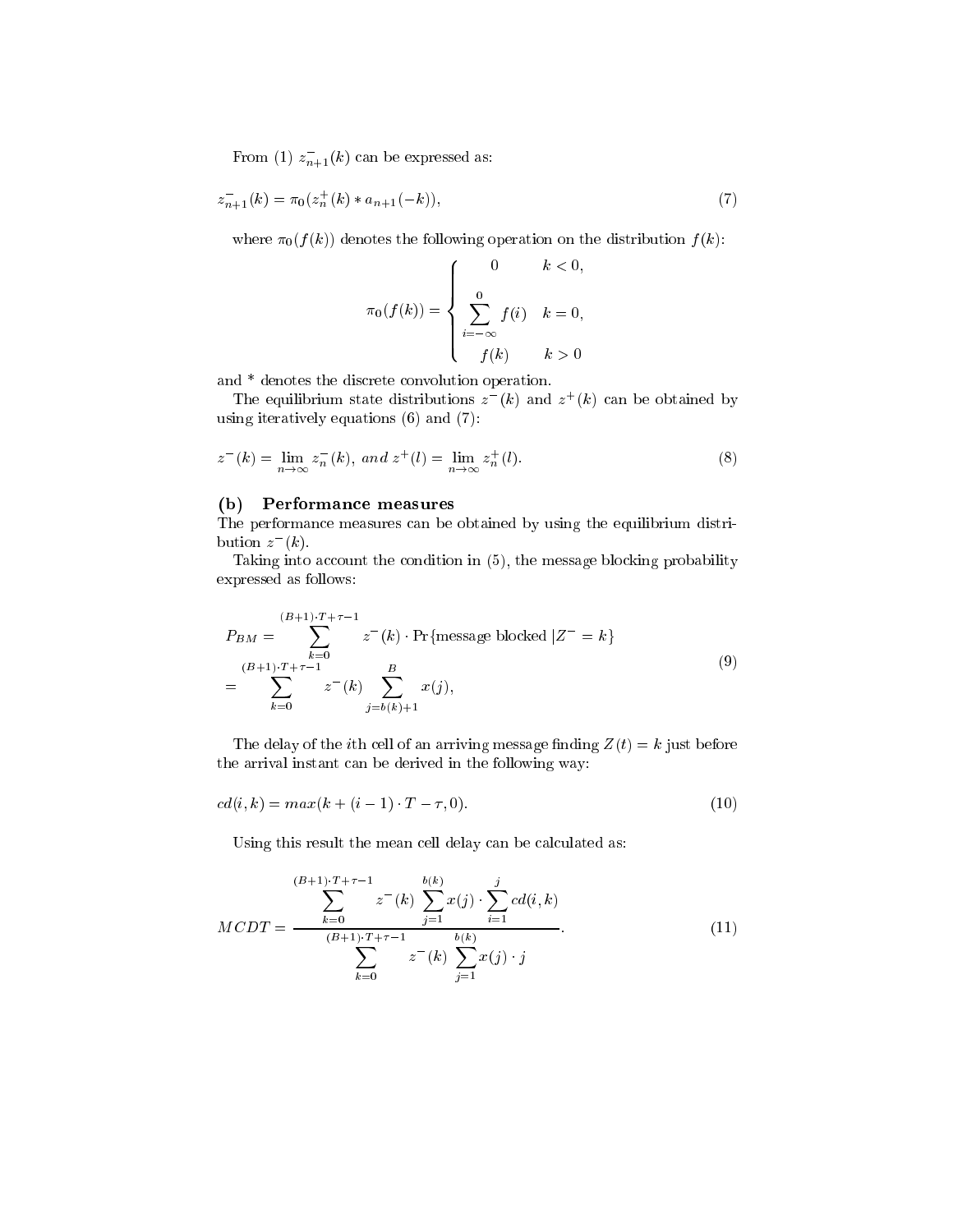The mean message delay is the mean delay of the EOM cells of messages:

$$
MMDT = \frac{\sum_{k=0}^{(B+1)\cdot T + \tau - 1} z^{-}(k) \sum_{j=1}^{b(k)} x(j) \cdot cd(j, k)}{\sum_{k=0}^{(B+1)\cdot T + \tau - 1} z^{-}(k) \sum_{j=1}^{b(k)} x(j)},
$$
\n(12)

Finally, the distribution of the EOM cell delay is written as:

$$
\Pr\{EOM_d = h\} = \frac{\sum_{k=0}^{(B+1)\cdot T + \tau - 1} z^{-}(k) \cdot \sum_{j=1}^{b(k)} x(j) \cdot \delta(cd(j, k) - h)}{\sum_{k=0}^{(B+1)\cdot T + \tau - 1} z^{-}(k) \sum_{j=1}^{b(k)} x(j)},
$$
(13)

where

$$
\delta(l) = \begin{cases} 1 & l = 0, \\ 0 & \text{otherwise,} \end{cases}
$$

4.3 Case B:  $\tau \geq T$ 

### (a) Basic equations

As stated in 4.1, in this case the distribution of  $Z(t)$  is not sufficient to describe the state of the shaper as there may be some cells with expiring time stamp waiting in the buffer. In order to take these cells into account the following two-dimensional random variable and distribution are introduced:

- $S(t) = (Z(t), C(t))$ : a two-dimensional random variable,
- $S_n^+$  and  $S_n^-$ : the value of  $S(t)$  just before and after the arrival instant of message n, respectively,
- $s_n^+(i,j)$  and  $s_n^-(i,j)$ : the distribution of  $S_n^+$  and  $S_n^-$ .

$$
s_n^+(i,j) = \Pr\{S_n^+ = (i,j)\},
$$
  

$$
s_n^-(i,j) = \Pr\{S_n^- = (i,j)\}.
$$

Note that either  $(Z(t),C(t))$  or  $(Z(t),L(t))$  may describe the state of the shaper with buffer. The analysis is shown with the first state variable pair.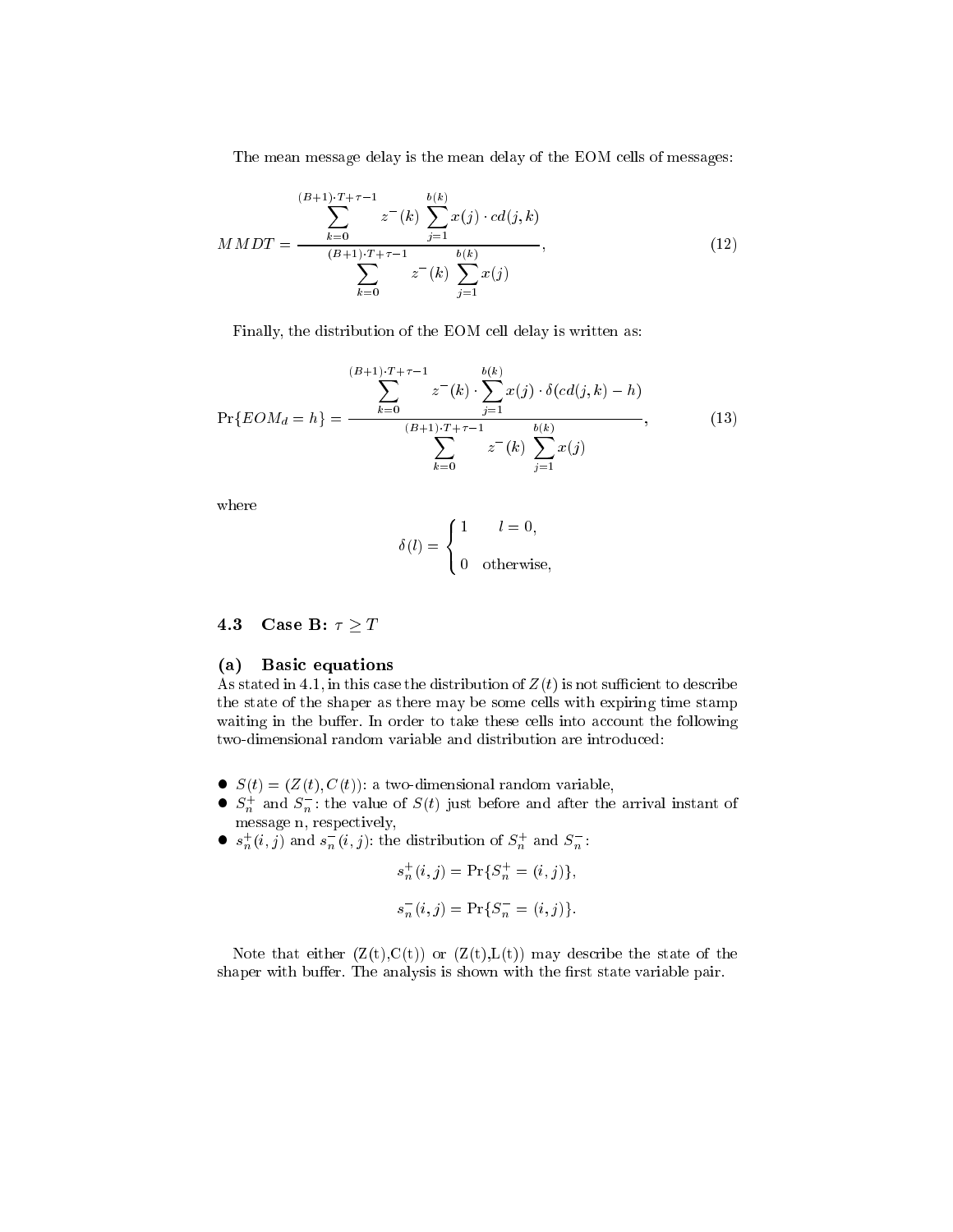The relation between  $S_n^+$  and  $S_n^-$  can be described as follows:

$$
S_n^+ = \begin{cases} S_n^- + (X_n \cdot T, X_n) & \text{if } C_n^- + X_n \le B, \\ S_n^- & \text{if } C_n^- + X_n > B, \end{cases}
$$
 (14)

and then the distribution  $s_n^+(k,l)$  is given by

$$
s_n^+(k,l) = \sum_{j=B-l+1}^{B} s_n^-(k,l) \cdot x(j) + \sum_{j=1}^{l} s_n^-(k-T \cdot j, l-j) \cdot x(j). \tag{15}
$$

Concerning the number of cells waiting in the buffer with expiring time stamp the following expression can be derived:

$$
L_{n+1}^- = \max(L_n^+ - A_{n+1} + W_n^+ - W_{n+1}^-, 0),\tag{16}
$$

and (16) follows

$$
C_{n+1}^- = \max(C_n^+ - A_{n+1}, W_{n+1}^-). \tag{17}
$$

Based on (17), and (1)  $S_{n+1}^-$  is expressed as:

$$
S_{n+1}^- = (max(Z_n^+ - A_{n+1}, 0), max(C_n^+ - A_{n+1}, W_{n+1}^-)).
$$
\n(18)

Using equation (18) the distribution of the evolution from  $S_n^+$  to  $S_{n+1}^-$  is expressed as:

$$
s_{n+1,1}^{-}(i,j) = \pi_{0,0} \left( \sum_{k=-\infty}^{\infty} s_n^{+}(i+k, j+k) \cdot a(k) \right), \qquad (19)
$$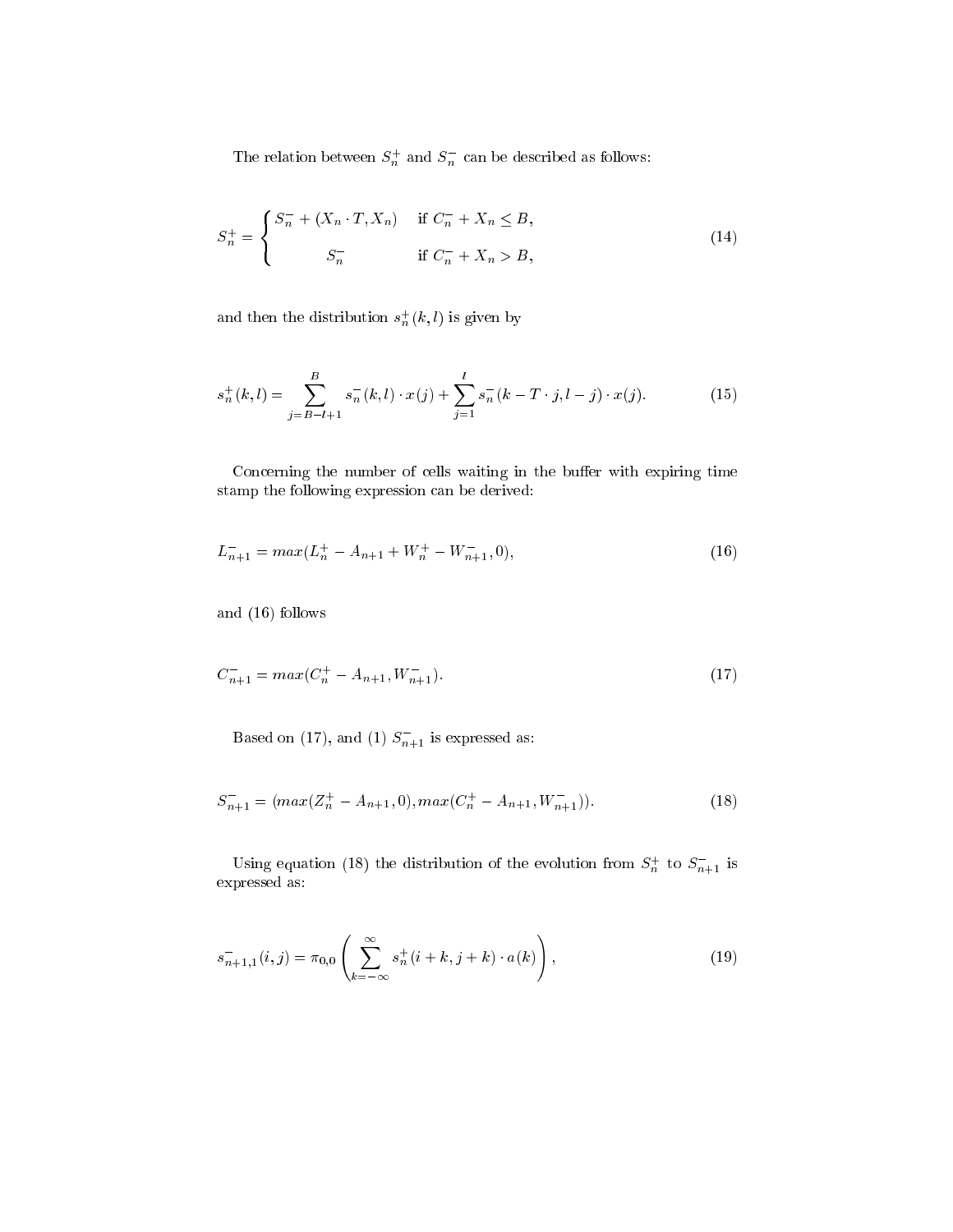where  $\pi_{0,0}$  denote the following operation on the distribution function  $f (i, j)$ of a two-dimensional random variable

$$
\pi_{0,0}(f(i,j)) = \begin{cases}\n0 & i < 0 \text{ or } j < 0 \\
\sum_{k=-\infty}^{0} \sum_{l=-\infty}^{0} f(k,l) & i = 0 \text{ & } j = 0 \\
\sum_{k=-\infty}^{0} f(k,j) & i = 0 \text{ & } j > 0, \\
\sum_{l=-\infty}^{w(i)} f(i,l) & i > 0 \text{ & } j = w(i), \\
0 & i > 0 \text{ & } j < w(i)\n\end{cases}
$$
\n(20)

and

$$
w(i) = \left\lfloor \frac{max(i - \tau, 0)}{T} \right\rfloor.
$$

Equation (19) can be rewritten in the form of the convolution of two twodimensional discrete-valued random variables in order to use Fast Fourier Transform:

$$
s_{n+1,1}^{-}(i,j) = \pi_{0,0}(s_n^{+}(i,j) * \mathbf{a}(-i,-j)),
$$
\n(21)

where

$$
\mathbf{a}(i,j) = \begin{cases} a(i) & \text{if } i = j, \\ 0 & \text{otherwise.} \end{cases}
$$

Similarly to case  $\tau < T$  the equilibrium distributions  $s^+(i,j)$  and  $s^-(i,j)$ can be obtained by using iteratively equations (15) and (19 or 21):

$$
s^{+}(i,j) = \lim_{n \to \infty} s_{n}^{+}(i,j) \ \ and \ \ s^{-}(i,j) = \lim_{n \to \infty} s_{n}^{-}(i,j). \tag{22}
$$

Furthermore, the buffer content distribution can be written as:

$$
c_n^{-}(k) = \Pr(C_n^{-} = k) = \sum_{i=0}^{\infty} s_n^{-}(i, k), \text{ and } c^{-}(k) = \lim_{n \to \infty} c_n^{-}(k). \tag{23}
$$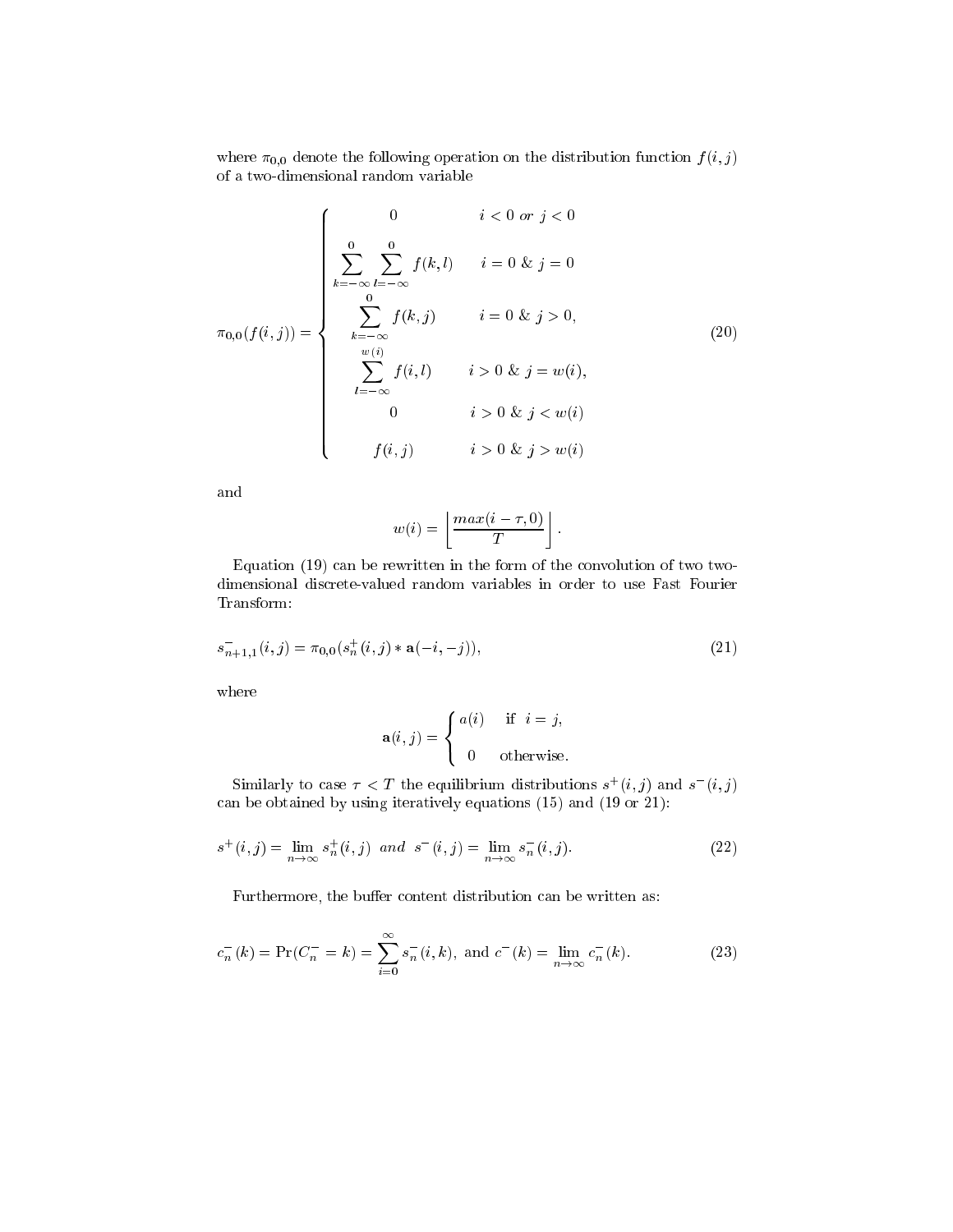# (b) Performance measures

The message blocking probability can be obtained as follows:

$$
P_{BM} = \sum_{i=1}^{B} c^{-i} \sum_{j=B-i+1}^{B} x(j).
$$
 (24)

The delay of the *l*th cell of a message finding  $S(t) = (i, j)$  at arrival can be given by

 $cd(i,j,l) = max(i + (l - 1)T - \tau, 0) + max(j + l - max(i + (l - 1)T - \tau, 0), 0)).$ 

Using this result the mean cell delay can be written in the following form:

$$
MCDT = \frac{\sum_{i=0}^{(B+1)\cdot T+\tau-1} \sum_{j=0}^{B-1} s^-(i,j)}{\sum_{i=0}^{(B+1)\cdot T+\tau-1} \sum_{j=0}^{B-1} s^-(i,j)} \sum_{k=1}^{B-j} x(k) \cdot k
$$
\n
$$
(25)
$$

and the mean sojourn time of messages is computed by

$$
MMDT = \frac{\sum_{i=0}^{(B+1)\cdot T+\tau-1} \sum_{j=0}^{B-1} s^-(i,j) \sum_{k=1}^{B-j} x(k) \cdot cd(i,j,k)}{\sum_{j=0}^{B-1} \sum_{i=0}^{(B+1)\cdot T+\tau-1} s^-(i,j) \sum_{k=1}^{B-j} x(k)}
$$
(26)

Moreover, the distribution of the EOM cell delay can be also obtained as

$$
\Pr\{EOM_d = h\} = \frac{\sum_{i=0}^{(B+1)\cdot T + \tau - 1} \sum_{j=0}^{B-1} s^-(i,j) \sum_{k=1}^{B-j} x(k) \cdot \delta(cd(i,j,k) - h)}{\sum_{i=0}^{(B+1)\cdot T + \tau - 1} \sum_{j=0}^{B-1} s^-(i,j) \sum_{k=1}^{B-j} x(k)}.
$$
 (27)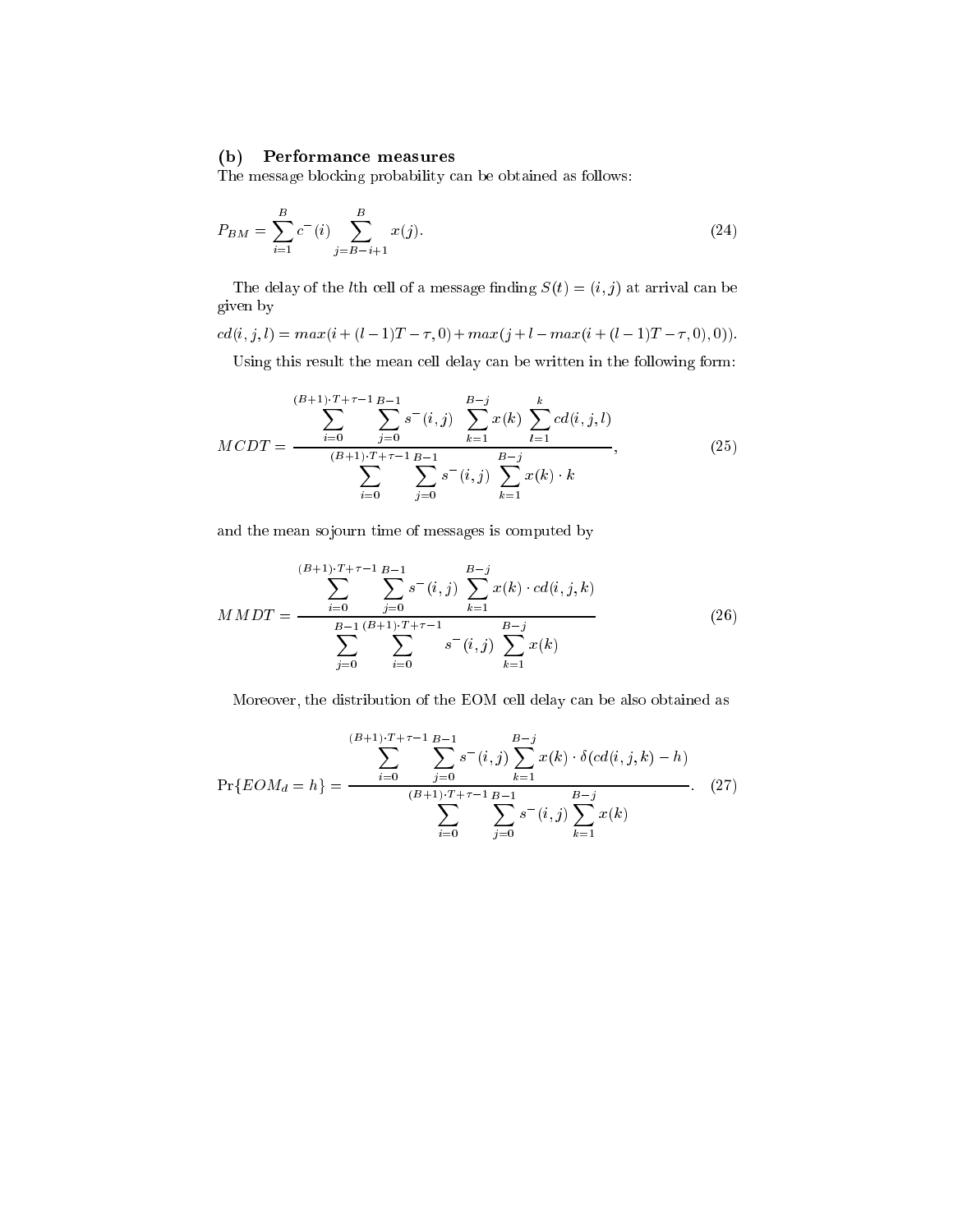#### 5 APPLICATION SCENARIO

In this section we consider the configuration of a file transfer application running on workstations connected to the ATM network. The host of the le server application is connected by a high speed link of 150 Mbit/s while the host of the client is connected by a 25 Mbit/s link to the ATM network. Note that the assumption of the 25 Mbit/s client link can be relaxed, and for that case we can suppose that the server and client hosts are connected by the virtual channel (or path) connection of 25 Mbit/s through the ATM network.

In order to avoid the congestion in the  $25$  Mbit/s pipe traffic shaping is applied as a form of traffic control. Therefore, the allowed peak cell rate from the server is 25 Mbit/s, which follows that  $T$  is of 6 cell durations in a link of 150 Mbit/s.

The critical parameters of this application are the maximum size of messages the application is allowed to send to the AAL and the burstiness of the message arrival process. Concerning the maximum message size called Maximum Transfer Unit (MTU) two cases are taken into consideration.

In the first scenario Ethernet-based network parts are connected to the ATM network, and in order to avoid the fragmentation of IP datagrams the MTU size is set to be the MTU of Ethernet-based networks (1500 byte), therefore the maximum allowed message size is of 32 cells.

The second case is motivated by the default MTU value of 9180 bytes for IP over ATM environments (Atkinson 1994), and thus the MTU size of the second cases is of 192 cells .

To model the message interarrival process a negative binomial distribution is used

$$
Pr{A_n = k} = {y + k - 1 \choose k} p^y (1-p)^k, \forall n \ 0 \le p < 1, y \text{ real}
$$
 (28)

where  $p = \frac{1}{E(A) \cdot CoV^2}$ ,  $y = \frac{E(A)}{E(A) \cdot CoV^2 - 1}$ ,  $E(A) \cdot CoV^2 > 1$ , for which the dierent choice of the Coecient of Variation (CoV) results in various arrival processes and as a consequence, various burstiness degree of the message arrival processes. Note that the choice of  $CoV = 1.0$  leads to the Bernoulli message interarrival process.

In the case of file transfer applications from the operation of the higher layer protocol  $(TCP/IP)$  it is quite reasonable to assume that the messages are sent to the AAL with the maximum allowed size.

Note, that for example in workstations where Unix is used as an operating system and TCP/IP is for the network layer communication protocol the MTU - Maximum Transfer Unit- can be easily modied by ifconfig command.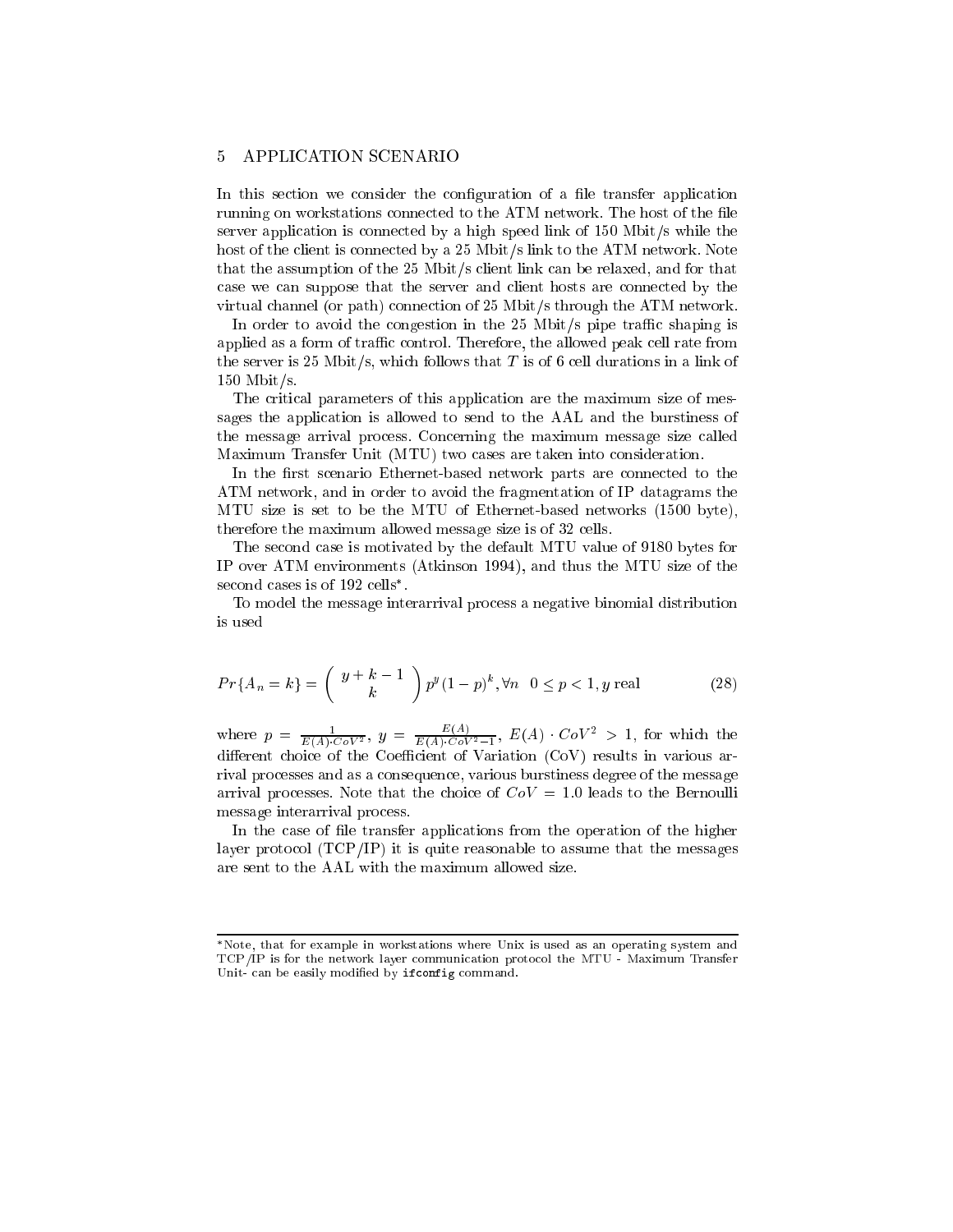#### 6 NUMERICAL RESULTS

All the numerical results reported in this section are obtained with the choice of the average load of 10 Mbit/s, The choice of load is reflected by the fact that the typical LANs can generate average traffic volume in this range.



Figure 3 Message loss and mean message delay versus the shaping buffer size, MTU=32 cells



Figure 4 Message loss and mean message delay versus the shaping buffer size, MTU=192 cells

In Fig. 3 and 4 the performance parameters versus the buffer size are plotted. The selection of  $\tau = 155$  and  $\tau = 955$  (with  $T = 6$ ) corresponds to the situations of the maximum allowed burst length is of 32 and 192 cells, respectively. Moreover, two other choices of the traffic shaping parameters form the bounds of the traffic shaper behaviours: the choice of  $\tau = 0$  means the strictly spaced cells leaving the traffic shaper with the intercell time of 6 cells, while the "unshaped" curves  $(T = 1)$  represents the case when no traffic shaper is applied. The curves indicate the fact that the tail distribution of the buffer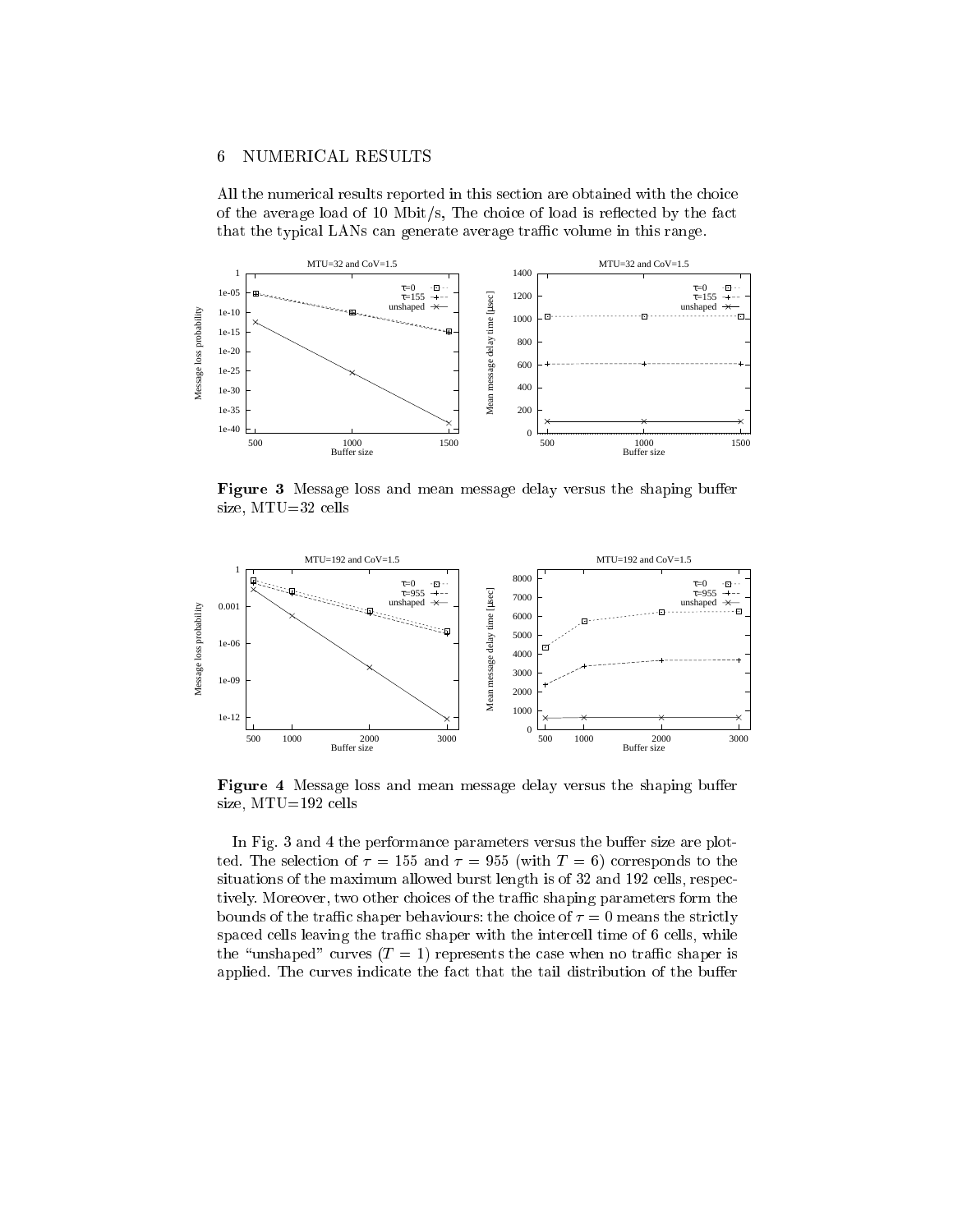content is asymptotically exponential. The results show that if the buffer size is in the order of several thousand cells, the message loss probability due to delaying cells in the shaping buffer is very low (in the order of  $10^{-15}$ ). It can be observed that the maximum allowed message size has a strong impact on the necessary buffer size in order to sustain the low message loss probability. Therefore, in the sequel we will show the numerical results with the buffer size of 500 cells for the case of MTU=32 cells, and 2000 cells for the case of MTU=192 cells.

The impact of the message interarrival process on the shaping performance is demonstrated in Fig 5 and 6, where the performance parameters are plotted versus  $CoV$ . It can be observed that the higher burstiness of the arrival process (larger value of  $CoV$ ) significantly increases the probability of the arriving messages finding no place in the shaping buffer. The performance degradation expressed by the message loss probability and average message delay can be in the range of several orders of magnitude.



**Figure 5** Message loss and mean message delay versus  $CoV$ ,  $MTU=32$ 



**Figure 6** Message loss and mean message delay versus  $CoV$ ,  $MTU=192$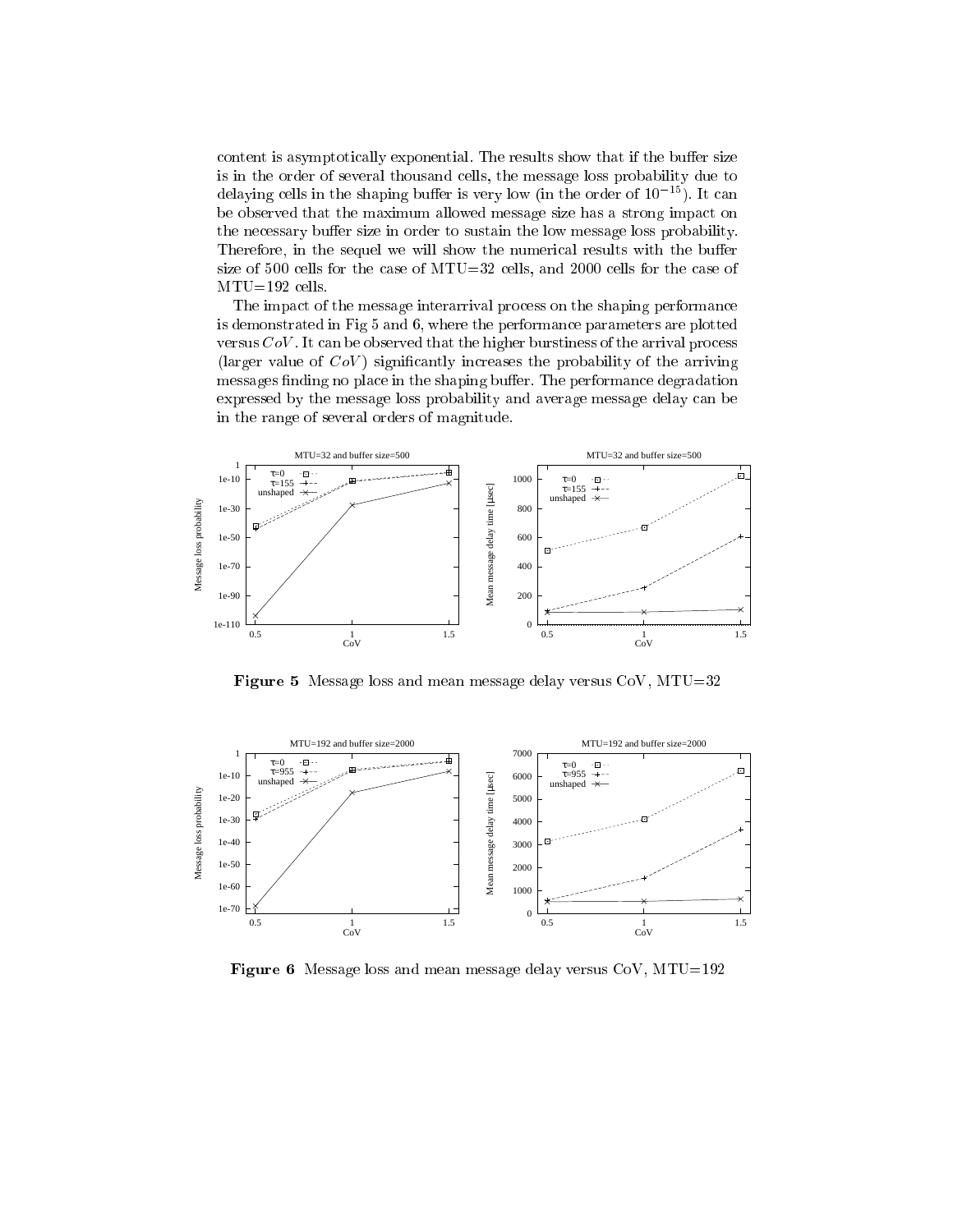It can be also experienced from the figures that the modification of  $\tau$  results in only small changes in the message loss probability but drastic changes in the average message delay.



Figure 7 Message loss and mean message delay for different  $\tau$ , MTU=32

The cumulative distribution function of the message delay is presented in Figure 8 which shows the dynamic of the message delay process. It can be observed that the presence of the traffic shaper decreases the probability of the arriving messages finding the buffer empty from 0.75 to 0.39. Moreover,  $95\%$ of messages departs from the shaper within 2.5 ms in the case of  $MTU=32$ cells and 15 ms in the case of MTU=192 cells, respectively.



Figure 8 CDF of message delay